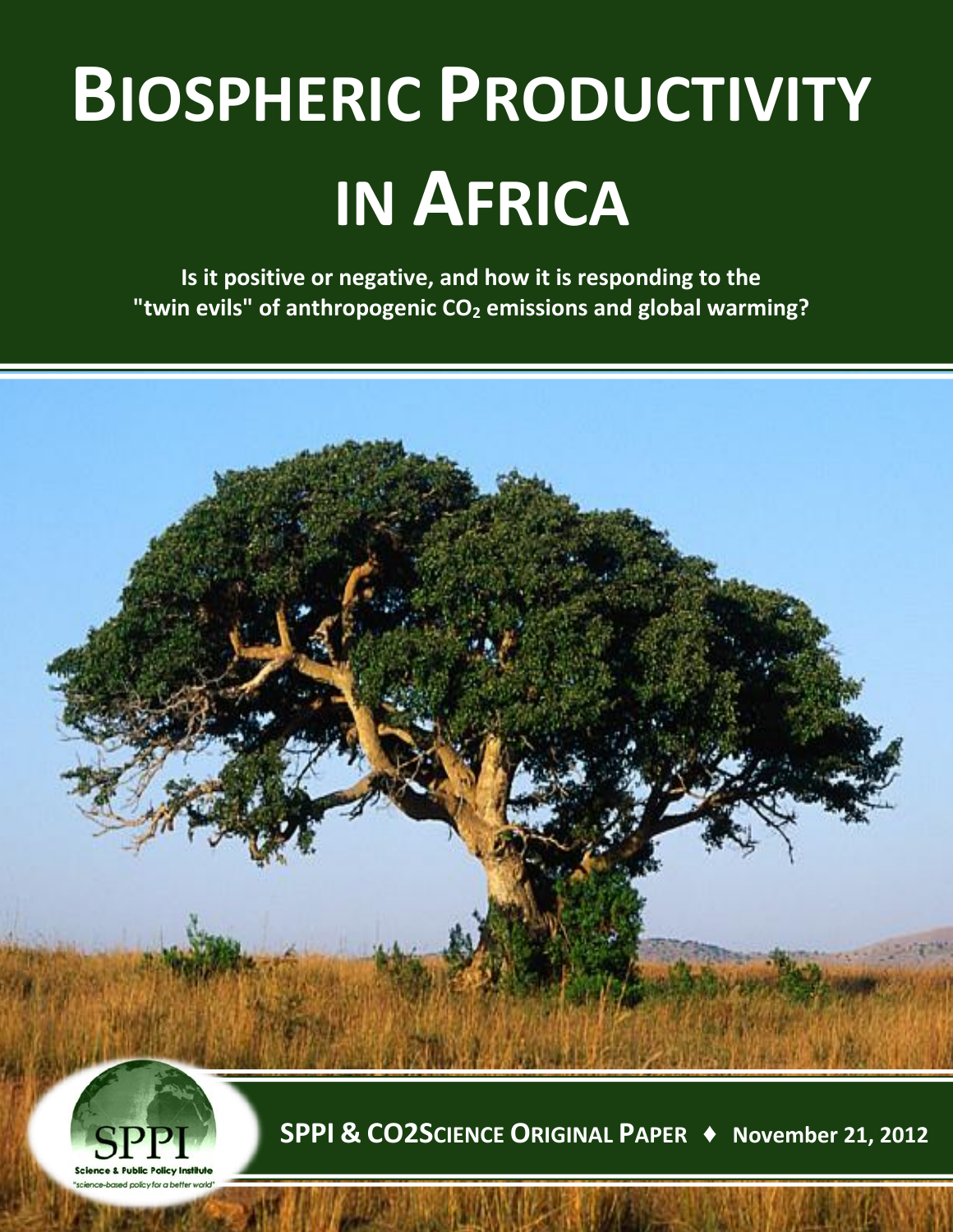## **BIOSPHERIC PRODUCTIVITY IN AFRICA**

**Citation**: Center for the Study of Carbon Dioxide and Global Change. "Biospheric Productivity in Africa." Last modified November 21, 2012. [http://www.co2science.org/subject/g/summaries/africagreen.php.](http://www.co2science.org/subject/g/summaries/africagreen.php)

Nearly three decades ago, Idso (1986) published a small item in *Nature* that advanced the idea that the aerial fertilization effect of the CO2 that is liberated by the burning of coal, gas and oil was destined to dramatically enhance the productivity of Earth's vegetation. In fact, in a book

he had published four years *earlier* (Idso, 1982), he had predicted that "CO2 effects on both the managed and unmanaged biosphere will be overwhelmingly positive," if  $\prime$ not "mind-boggling." And in a monograph based on a lecture he gave a few years later (Idso, 1995), he said that "we appear to be experiencing the initial stages of what could truly be called a *rebirth of the biosphere*, the beginnings of a biological rejuvenation that is without precedent in all of human history." Consequently, and in light of the fact that such a worldview is the exact *opposite* of the apocalyptic vision promoted by climate alarmists, it is instructive to see what others have discovered and published about the matter; and in this summary we report such information for the continent of Africa.

Beginning with a 2002 [New Scientist](http://www.co2science.org/articles/V5/N45/EDIT.php) article<sup>1</sup> by Fred Pearce entitled "Africa's deserts are in 'spectacular' retreat," evidence is presented of vegetation reclaiming great tracts of barren land across the entire southern edge of the Sahara. According to the author, "the southern Saharan desert is in retreat, making farming viable again in what were some of the most arid parts of Africa." In addition, he states that "Burkina Faso, one of the West African countries devastated by drought and advancing deserts 20 years ago, is growing so much greener that families who fled to wetter coastal regions are starting to go home."

And the good news was not confined to Burkina Faso.

"Vegetation," according to Pearce, "is ousting sand across a swathe of land stretching from Mauritania on the shores of the Atlantic to Eritrea 6000 kilometers away on the Red Sea coast." What is more, besides being widespread in space, the greening was widespread in time, having been happening since at least the mid-1980s.

 $\overline{a}$ 



**Vegetation is ousting sand across a swathe of land stretching from Mauritania on the shores of the Atlantic to Eritrea 6000 kilometers away on the Red Sea coast.** 

#### ෨෬෭

**What is more, besides being widespread in space, the greening was widespread in time, having been happening since at least the mid-1980s.**

<sup>1</sup> http://www.co2science.org/articles/V5/N45/EDIT.php.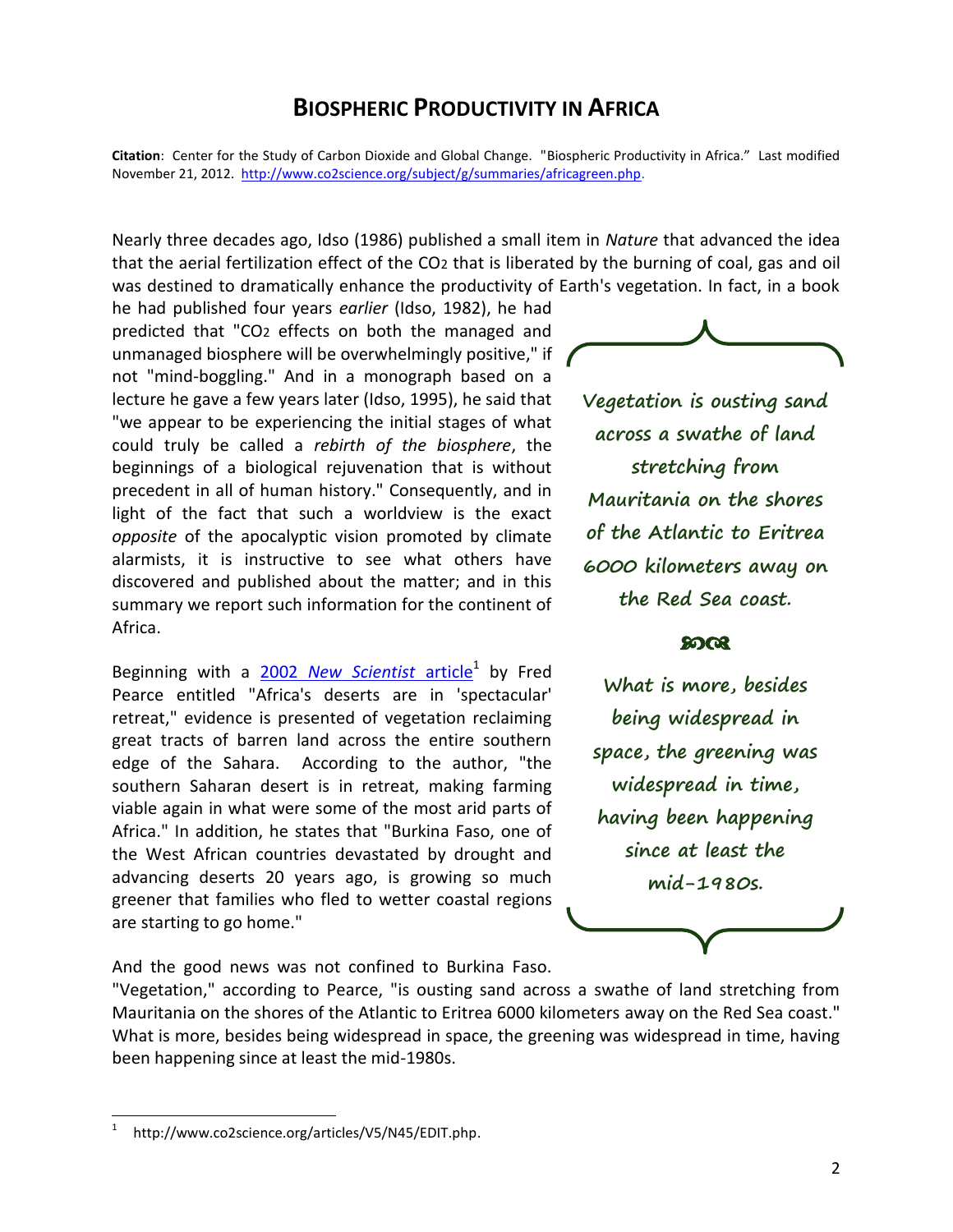**Are such findings unique? Not in the least. In our Editorial of [15 Mar 1999,](http://www.co2science.org/articles/V2/N6/EDIT.php) we had already reported that in a study of a series of satellite images of the Central and Western Sahel that were taken from 1980 to 1995, [Nicholson](http://www.co2science.org/articles/V2/N6/EDIT.php) et al. (1998) could find no evidence of any overall expansion of deserts and no drop in the rainfall use efficiency of native vegetation.** 

#### ෩෬෭

**It has further been observed in a satellite study of the entire Sahel from 1982 to 1990 (Prince et al., 1998) that a steady rise in rainfall use efficiency has been detected, suggesting that plant productivity and coverage of the desert had actually increased during this period.**

Quoting Chris Reij of the Free University of Amsterdam, Pearce wrote that "aerial photographs taken in June show 'quite spectacular regeneration of vegetation' in northern Burkina Faso." The data indicated the presence of more trees for firewood and more grassland for livestock. In addition, a survey that Reij was collating showed, according to Pearce, "a 70 percent increase in yields of local cereals such as sorghum and millet in one province in recent years." Also studying the area was Kjeld Rasmussen of the University of Copenhagen, who reported that since the 1980s there had been a "steady reduction in bare ground" with "vegetation cover, including bushes and trees, on the increase on the dunes."

Pearce also reported on the work of a team of geographers from Britain, Sweden and Denmark that had spent much of the prior summer analyzing archived satellite images of the Sahel. Citing Andrew Warren of University College London as a source of information on this study, he said the results showed "that 'vegetation seems to have increased significantly' in the past 15 years, with major regrowth in southern Mauritania, northern Burkina Faso, northwestern Niger, central Chad, much of Sudan and parts of Eritrea."

But are such findings unique? Not in the least. In our Editorial of [15 Mar 1999](http://www.co2science.org/articles/V2/N6/EDIT.php)<sup>2</sup>, we had already reported that in a study of a series of satellite images of the Central and Western Sahel that were taken from 1980 to 1995, [Nicholson](http://www.co2science.org/articles/V2/N6/EDIT.php) *et al*.  $(1998)^3$  $(1998)^3$  could find no evidence of any overall expansion of deserts and no drop in the rainfall use efficiency of native vegetation. And it has further been observed in a satellite study of the

*entire* Sahel from 1982 to 1990 (Prince *et al*., 1998) that a steady *rise* in rainfall use efficiency has been detected, suggesting that plant productivity and coverage of the desert had actually *increased* during this period.

<sup>2</sup> http://www.co2science.org/articles/V2/N6/EDIT.php.

<sup>3</sup> http://www.co2science.org/articles/V2/N6/EDIT.php.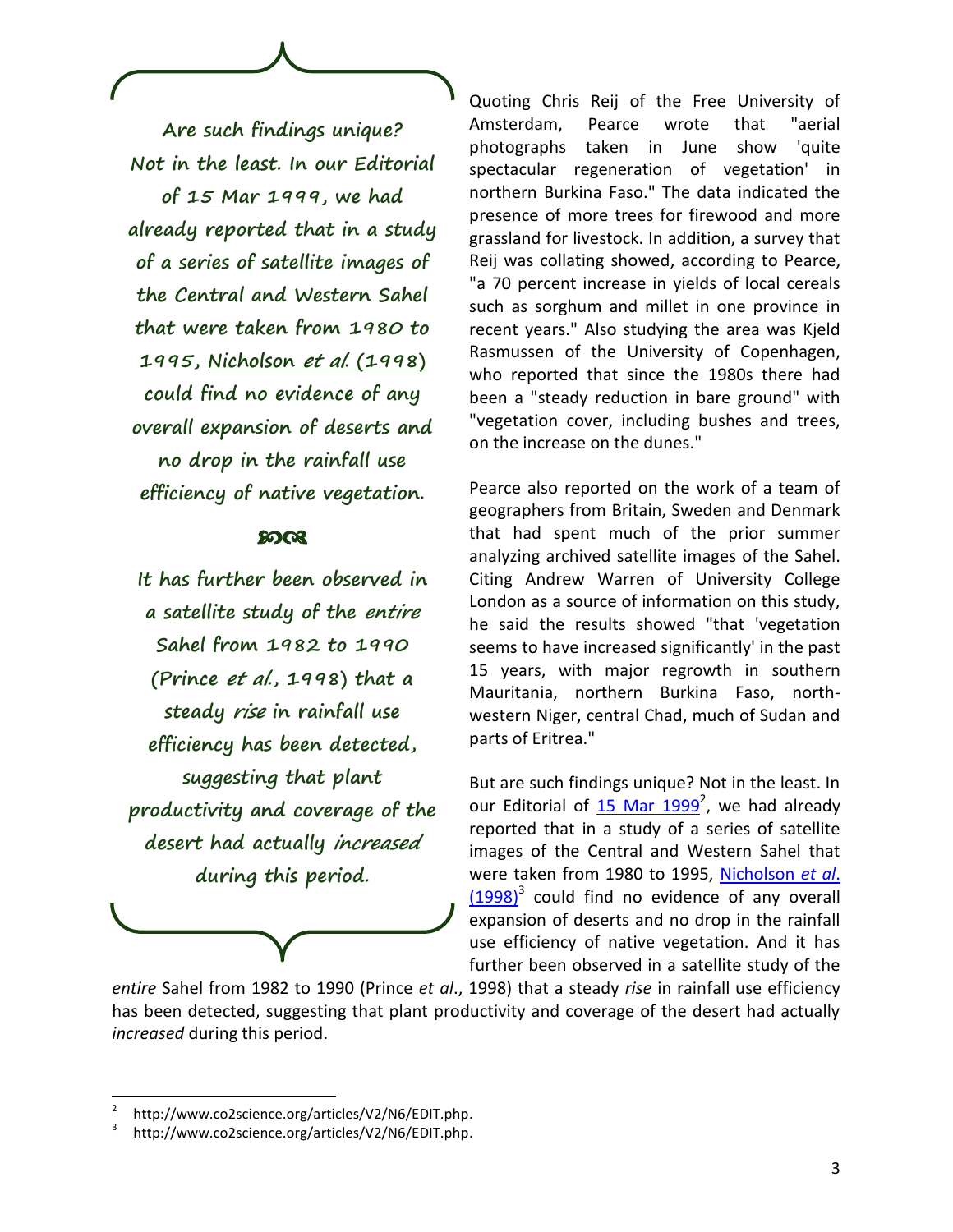That the greening phenomenon has continued apace is further borne out by the study of Eklundh and Olsson (2003), who analyzed Normalized Difference Vegetation Index (NDVI) data obtained from the U.S. National Oceanic and Atmospheric Administration's satellite-borne Advanced Very High Resolution Radiometer whenever it passed over the African Sahel for the period 1982-2000. As they describe their findings, "strong positive change in NDVI occurred in about 22% of the area, and weak positive change in 60% of the area," while "weak negative

change occurred in 17% of the area, and strong negative change in 0.6% of the area." In addition, they report that "integrated NDVI has increased by about 80% in the areas with strong positive change," while in areas with weak negative change, "integrated NDVI has decreased on average by 13%." The primary story told by these data, therefore, is one of strong positive trends in NDVI for large areas of the African Sahel over the last two decades of the 20th century; and Eklundh and Olsson conclude that the "increased vegetation, as suggested by the observed NDVI trend, could be part of the proposed tropical sink of carbon."

In the years that have followed, many more scientists have confirmed the recent stunning increase in African vegetation. In 2005, Africa was featured in a special issue of the *[Journal of Arid Environments](http://www.co2science.org/articles/V9/N2/EDIT.php)*<sup>4</sup> entitled "The 'Greening' of the Sahel." Therein, Anyamba and Tucker (2005) described their development of an NDVI history of the region for the period 1981-2003. Comparing this history with the precipitation history of the Sahel developed by Nicholson (2005), they found that "the persistence and spatial coherence of drought conditions during the 1980s is well represented by the NDVI anomaly patterns and corresponds with the documented rainfall anomalies across the region during this time period." In addition, they report that "the prevalence of greener than normal conditions during the 1990s to 2003 follows a similar increase in rainfall over the region during the last decade."

**The Journal of Arid Environments, Olsson et al. (2005) also report finding "a consistent trend of increasing vegetation greenness in much of the region," which they describe as "remarkable." And they say that increasing rainfall over the last few years "is certainly one reason" for the greening phenomenon.**

#### හිරය

**However, they find that the increase in rainfall "does not fully explain" the increase in greenness.**

In another analysis of NDVI and rainfall data in the same issue of the *Journal of Arid Environments*, Olsson *et al*. (2005) also report finding "a consistent trend of increasing vegetation greenness in much of the region," which they describe as "remarkable." And they say that increasing rainfall over the last few years "is certainly one reason" for the greening phenomenon. However, they find that the increase in rainfall "does not fully explain" the increase in greenness.

<sup>4</sup> http://www.co2science.org/articles/V9/N2/EDIT.php.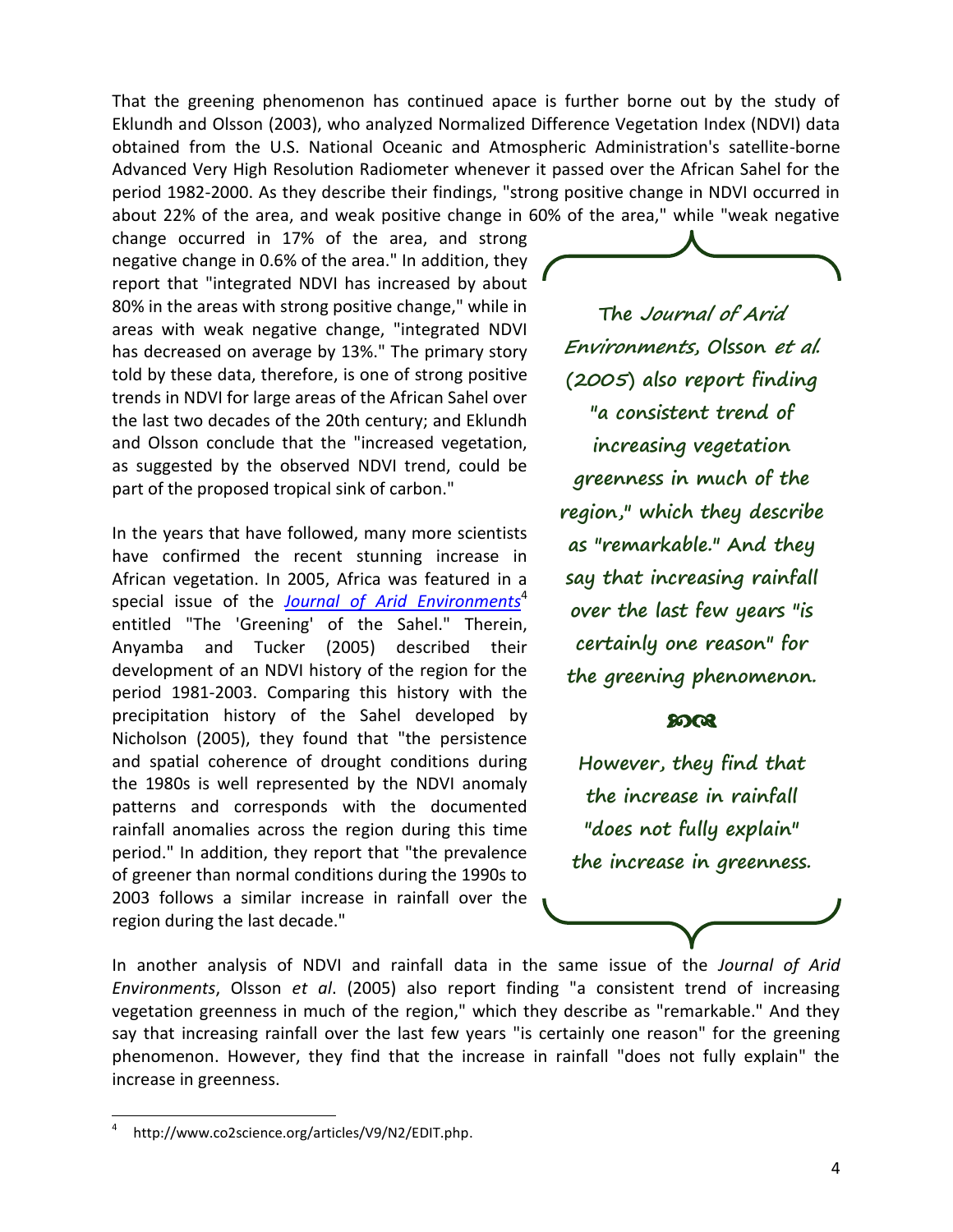For one thing, the three Swedish scientists note that "only eight out of 40 rainfall observations showed a statistically significant increase between 1982-1990 and 1991-1999." In addition, they report that "further analysis of this relationship does not indicate an overall relationship between rainfall increase and vegetation trend." So what else could be driving the increase in greenness?

$$
\overbrace{\hspace{4.5cm}}
$$

**As for the major cause of the increased growth, Ichii et al. favored carbon dioxide, reporting that "CO2 fertilization effects strongly increased recent NPP [net primary productivity] trends in regional totals."**

Olsson *et al*. suggest that "another potential explanation could be improved land management, which has been shown to cause similar changes in vegetation response elsewhere (Runnstrom, 2003)." However, in more detailed analyses of Burkina Faso and Mali, where production of millet rose by 55% and 35%, respectively, since 1980, they could find "no clear relationship" between agricultural productivity and NDVI, which argues against the land management explanation.

A third speculation of Olsson *et al*. is that the greening of the Sahel could be caused by increasing rural-to-urban migration. In this scenario, widespread increases in vegetation occur as a result of "reduced area under cultivation," due to a shortage of rural laborers, and/or "increasing inputs on cropland," such as seeds, machinery and fertilizers made possible by an increase in money sent home to rural households by family members working in cities. However, Olsson *et al*. note that "more empirical research is needed to verify this [hypothesis]." And in response to this call for additional research, many scientists answered in the months and years that followed.

In a model-based study, *Ichii et al.* (2005)<sup>5</sup> "simulated and analyzed 1982-1999 Amazonian, African, and Asian carbon fluxes

using the Biome-BGC prognostic carbon cycle model driven by National Centers for Environmental Prediction reanalysis daily climate data," after which they "calculated trends in gross primary productivity (GPP) and net primary productivity (NPP)." In doing so, solar radiation variability was found to be the primary factor responsible for interannual *variations* in GPP, followed by temperature and precipitation variability. In terms of GPP *trends*, the authors report that "recent changes in atmospheric CO2 and climate promoted terrestrial GPP increases with a significant linear trend in all three tropical regions." In the African region, for which we are most interested in terms of the present discussion, the rate of GPP increase was about 0.3 PgC year<sup>1</sup> per decade. As for the major cause of the increased growth, Ichii *et al*. favored carbon dioxide, reporting that "CO2 fertilization effects strongly increased recent NPP trends in regional totals."

In another study published that same year, [Herrmann](http://www.co2science.org/articles/V9/N23/B1.php) et al. (2005)<sup>6</sup> investigated the "temporal and spatial patterns of vegetation greenness and rainfall variability in the African Sahel and

<sup>5</sup> http://www.co2science.org/articles/V8/N50/B2.php.

<sup>6</sup> http://www.co2science.org/articles/V9/N23/B1.php.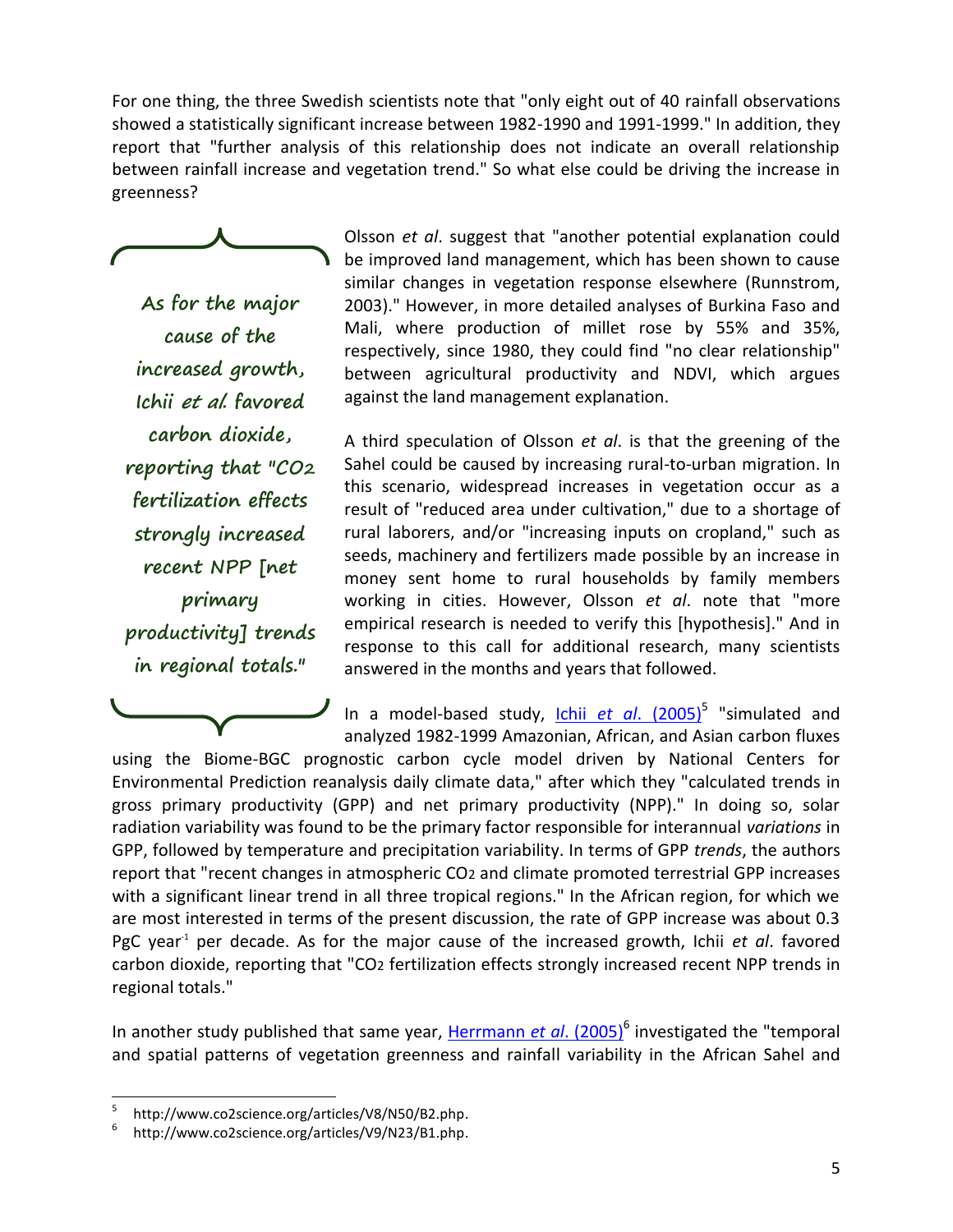their interrelationships based on analyses of Normalized Difference Vegetation Index (NDVI) time series for the period 1982-2003 and gridded satellite rainfall estimates." Based on their analysis, the three researchers determined that "the overall trend in monthly maximum NDVI [was] positive over a large portion of the Sahel region, reaching up to 50% increase in the average NDVI in parts of Mali, Mauritania and Chad." In addition, they found that "rainfall emerges as the dominant causative factor in the dynamics of vegetation greenness in the Sahel at an 8 km spatial resolution," but that "the presence of spatially coherent and significant longterm trends in the residuals suggests that there might be another, weaker, causative factor," which is also suggested by the fact that the "recovery of vegetation greenness [was] beyond what would be expected from the recovery of rainfall conditions alone."

In a discussion of their findings, Herrmann *et al*. state that their study "confirms previous regional-scale findings for the period 1982-1999 by Eklundh and Olsson (2003) and Olsson *et al*. (2005), who observed widespread positive trends of both time-integrated NDVI and NDVI

amplitudes, and Anyamba and Tucker (2005), who [observed] increases in growing season NDVI across most parts of the region." In concluding, they thus say that "a greening of the Sahel expressed in positive trends in NDVI indicates a net increase in biomass production during the period 1982-2003, which challenges the notion of irreversible desertification in the Sahel."

Writing as background for their work on the subject, [Midgley](http://www.co2science.org/articles/V10/N4/B1.php)  [and Seydack \(2006\)](http://www.co2science.org/articles/V10/N4/B1.php)<sup>7</sup> note that "present and predicted future impacts of global environmental change on intact forests are both alarming and contentious," and that "some local models have predicted the *demise* [italics added] of South Africa's only significant extent of indigenous forest, the Knysna forest, by 2050," as reported by Midgley *et al*. (2001). In a study designed to see how bad things had become by the end of the 20th century, the pair of authors measured and analyzed the growth of all trees greater than 10 cm in diameter at breast height in 108 0.04-ha plots distributed throughout an unharvested nature reserve within the Knysna forest over the period 1991-2001.

Following a protocol that provided what they say is "probably an under-estimate," the two researchers determined that "net basal area and aboveground biomass increased over the 10-

**A greening of the Sahel expressed in positive trends in NDVI indicates a net increase in biomass production during the period 1982- 2003, which challenges the notion of irreversible desertification in the Sahel.**



year study period by 2% and there was a 1.2% increase in stem numbers, distributed almost equally amongst all size-classes." Yet, because of the particular nature of the Knysna forest, Midgley and Seydack say that "over relatively short periods such as our decade, the aboveground biomass of this forest is more sensitive to negative/stressful conditions that would increase mortality, than to factors which may increase growth." Nevertheless, and *in spite of this*, they found that "biomass increased." And because "precipitation over the period

<sup>7</sup> http://www.co2science.org/articles/V10/N4/B1.php.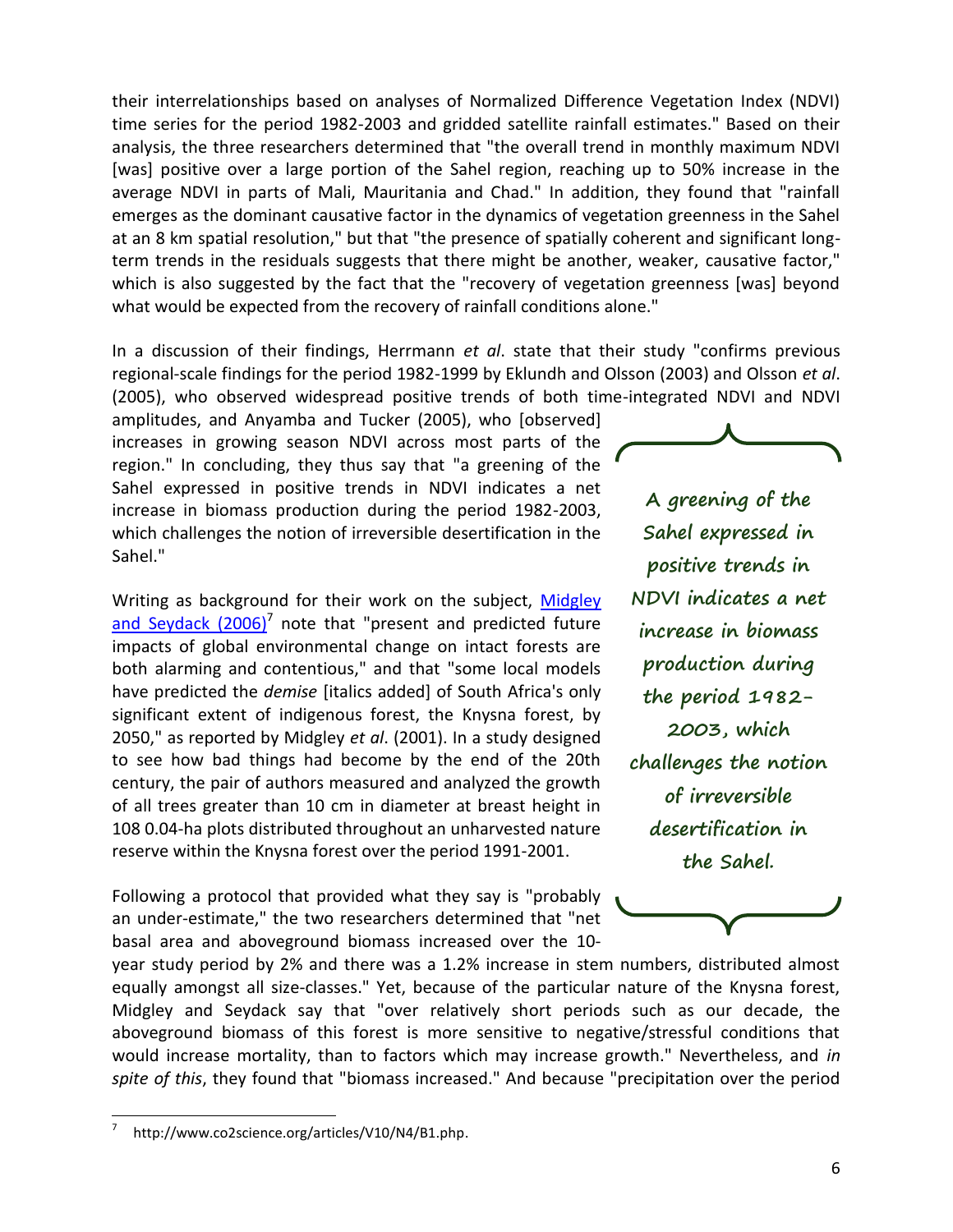1991-2001 was some 5% less than the long-term average," they concluded that the observed increase in growth rate "may have been the effect of the increase in global atmospheric carbon dioxide."

In a contemporaneous study, [Seaquist](http://www.co2science.org/articles/V10/N19/B1.php) et al. (2006)<sup>8</sup> provided important new details about the "greening up" of the African Sahel. Using a satellite data-driven light-use efficiency model to assess changes in absolute amounts of net primary production (NPP), expressed as carbon content, and its inter-annual variability in the African Sahel for the period 1982-1999, Seaquist *et al*. report that an extensive, albeit discontinuous, east-west band of NPP increase (>10 g C m-2

**As for what the driving force is that seems to have breathed new life into old trees, taxon-specific analyses of African inventory and other data suggest that widespread changes in resource availability, such as increasing atmospheric carbon dioxide concentrations, may be the cause of the increase in carbon stocks, as some theory and models predict.**

year-1 ) was identified. The band extended up to about 17°N, and included several hotspots (>20 g C m<sup>-2</sup> year 1 ) in central Senegal, south-western Mali, southern Chad, southern Sudan, as well as the Ivory Coast and southern Benin. For the Sahel in its entirety, the researchers determined that the mean rate of change per pixel was 8.4 g C  $m<sup>2</sup>$  year<sup>1</sup>, which yields a total mean rate of change of  $51.0$  Mt C year<sup>1</sup> and an absolute net gain in NPP over the entire 18-year period of 918.0 Mt C. In addition, they report that "this increase is associated with a decrease in the inter-annual variability of NPP for the 1990s compared to the 1980s," such that "overall, the increase in NPP through time appears to be associated with an increase in the stability of this ecosystem," with the changes in carbon capture and increase in stability being driven primarily by rainfall "followed by atmospheric CO2."

Focusing more on carbon sequestration, [Lewis](http://www.co2science.org/articles/V12/N26/EDIT.php) *et al*. [\(2009\)](http://www.co2science.org/articles/V12/N26/EDIT.php)<sup>9</sup> documented changes in aboveground carbon storage in "79 permanent sample plots spanning 40 years (1968-2007), located in closed-canopy moist forest, spanning West, Central and Eastern Africa," based on data obtained from more than 70,000 individual trees spread across ten countries. Their work revealed that "aboveground carbon storage in live trees increased by 0.63 Mg C ha $4$  year $4$  between

1968 and 2007," and that "extrapolation to unmeasured forest components (live roots, small trees, necromass) and scaling to the continent implies a total increase in carbon storage in African tropical forest trees of 0.34 Pg C year $4.$ "

In discussing their results, the 33 researchers who conducted the study say the observed changes in carbon storage "are similar to those reported for Amazonian forests per unit area,

<sup>8</sup> http://www.co2science.org/articles/V10/N19/B1.php.

<sup>9</sup> http://www.co2science.org/articles/V12/N26/EDIT.php.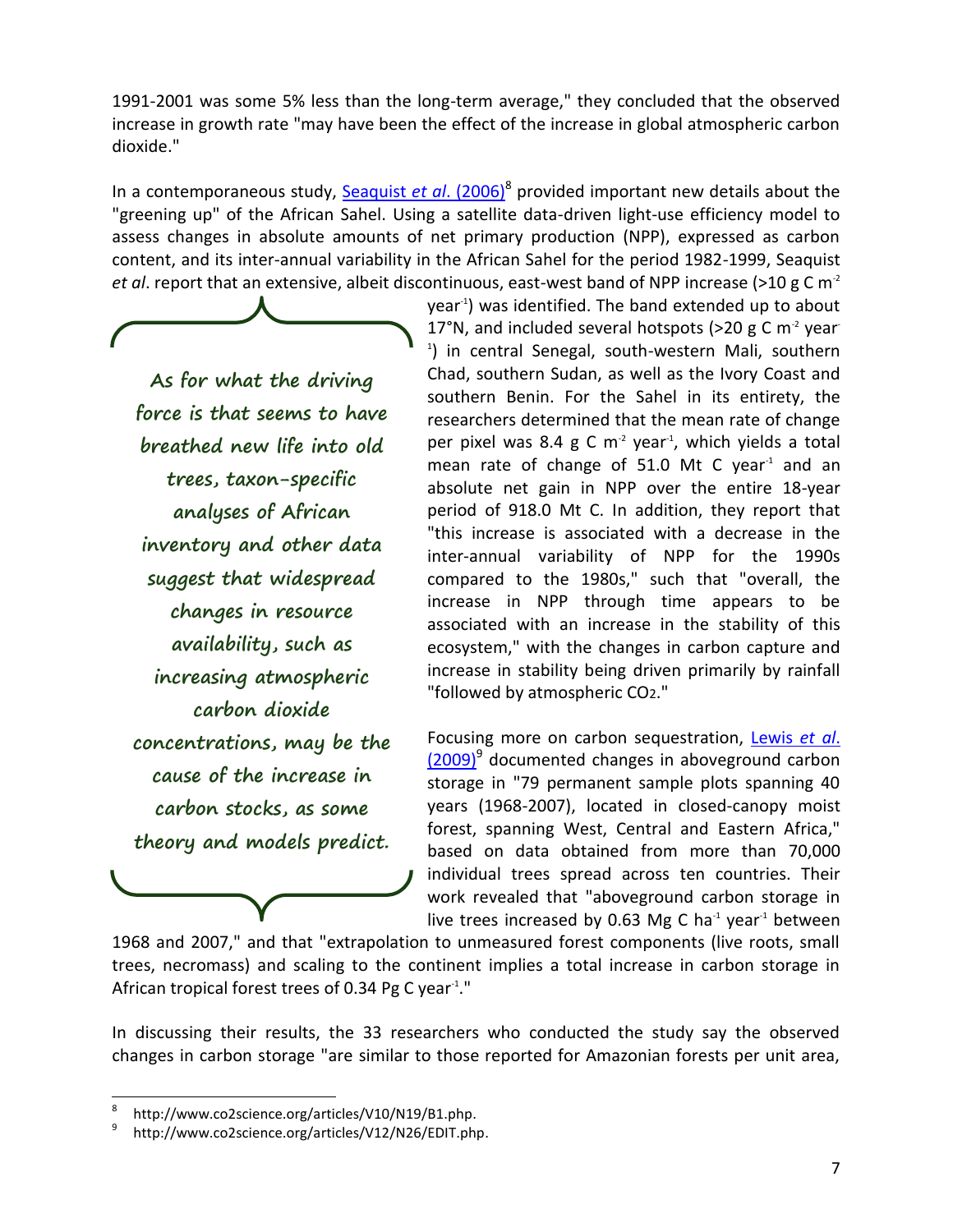providing evidence that increasing carbon storage in old-growth forests is a pan-tropical phenomenon," and they report that "combining all standardized inventory data from this study and from tropical America and Asia together yields a comparable figure of 0.49 Mg C ha<sup>-1</sup> year<sup>-</sup> <sup>1</sup>," which equates to "a carbon sink of 1.3 Pg C year<sup>-1</sup> across all tropical forests during recent decades," which can account for roughly *half* of the so-called *missing carbon sink*, which has been long sought but never found (but is now, perhaps, half-found).

As for what the driving force is that seems to have breathed new life into old trees, Lewis *et al*. write in the concluding sentence of the abstract of their paper that "taxon-specific analyses of African inventory and other data suggest that widespread changes in resource availability, such as *increasing atmospheric carbon dioxide concentrations* [italics added], may be the cause of the increase in carbon stocks, as some theory (Lloyd and Farquhar, 1996) and models (Friedlingstein *et al*., 2006; Stephens *et al*., 2007; Ciais *et al*., 2008) predict."

Returning once again to a model-based study, [Ciais](http://www.co2science.org/articles/V13/N2/B1.php) *et al*.  $(2009)^{10}$  $(2009)^{10}$  modeled the terrestrial carbon balance of Africa over the past century (1901-2002) using a spatiallyresolved process-based vegetation model (ORCHIDEE), which is forced by changing climate, human-induced changes in land use, and a parameterization of natural fires. This work revealed that the African net terrestrial carbon (C) balance increased from a net CO2 source to the atmosphere of 0.14 Pg C per year in the 1980s to a net sink of 0.15 Pg C per year in the 1990s." In addition, they say that the land use flux due to deforestation was "a source of 0.13 Pg C per year," and that "this implies that climatic trends (mainly increasing precipitation) and CO2 increase (the fertilization effect), are causing a sink of 0.28 Pg C per year which offsets the land-use source."

In further discussing their findings, the five researchers indicate that "the trend of gross primary production is closely matching the trend in satellite observed NDVI," or

**Primarily in response to the ongoing rise in the air's CO2 content, it would appear from the results of this study that the African continent is significantly greening up, and that it has recently been doing so at a significantly enhanced rate.**



Normalized Difference Vegetation Index; and they write that their simulated trend in gross primary production "is also consistent with an increased vegetation activity over [the] Sahel reported by Eklundh and Olsson (2003) and Olsson *et al*. (2005)," while at the continental-scale the gross primary production trend can be largely (70%) explained by the CO2 fertilization effect. Primarily in response to the ongoing rise in the air's CO<sub>2</sub> content, therefore, it would appear from the results of this study that the African continent is significantly "greening up," and that it has recently been doing so at a significantly enhanced rate.

 $10\,$ http://www.co2science.org/articles/V13/N2/B1.php.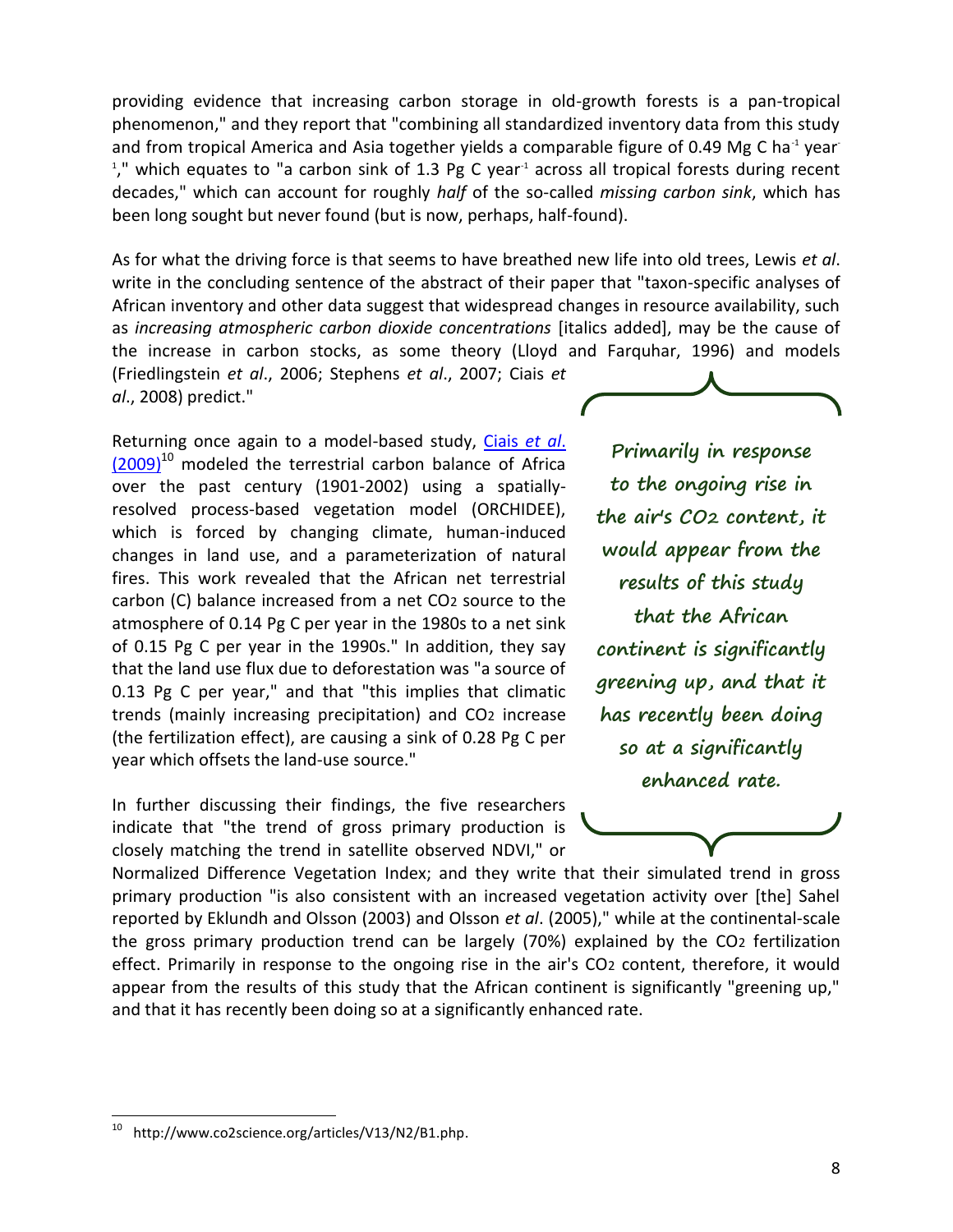**In an attempt to overcome shortcomings, the two scientists developed a new vegetation model -- the adaptive dynamic global vegetation model (aDGVM).** 

#### **8003**

**Forward simulations to the year 2100 with this impressive model suggest that grasslands will spread into the Sahara and into the horn of Africa. In addition, it is predicted that 34.6% of today's grasslands are transformed into savannas, and 45.3% of today's savannas are transformed into deciduous woodlands. Thus, the CO2- and warminginduced greening of the earth phenomenon, which has been manifest throughout the entire world over the past few decades, seems destined to continue throughout the entire 21st century in Africa.**

One year later, [Doherty](http://www.co2science.org/articles/V13/N19/B1.php) *et al.* (2010)<sup>11</sup> modeled future changes in land biogeochemistry and biogeography in the region bounded by 12.5°N, 12.5°S, 25°E and 42.5°E, representing most of East Africa (Kenya, Tanzania, Uganda, Rwanda, Burundi, Ethiopia, and Somalia), as well as portions of Central Africa (the Democratic Republic of Congo and Southern Sudan). This they did using eighteen future climate projections derived from nine general circulation models that figured prominently in the IPCC's Fourth Assessment Report, employing the projections as input to the Lund-Potsdam-Jena dynamic global vegetation model that simulates changes in vegetation and ecosystem carbon cycling under future climate conditions, based on what they describe as "a coupled photosynthesishydrological scheme [that] computes gross primary productivity, plant respiration, and evapotranspiration on a daily time step based on the current climate, atmospheric CO2 concentration, vegetation structure and phenological state, and soil water content."

As a result of this effort, Doherty *et al*. report that "all simulations showed future increases in tropical woody vegetation over the region at the expense of grasslands," noting that "regional increases in net primary productivity (18-36%) and total carbon storage (3-13%) by 2080-2099 compared with the present-day were common to all simulations," and that "seven out of nine simulations continued to show an annual net land carbon sink in the final decades of the 21st century because vegetation biomass continued to increase." In light of these findings, the researchers write that "overall, our model results suggest that East Africa, a

populous and economically poor region, is likely to experience some ecosystem service benefits through increased precipitation, river runoff and fresh water availability," and they state that "resulting enhancements in net primary productivity may lead to improved crop yields in some

 $11$ http://www.co2science.org/articles/V13/N19/B1.php.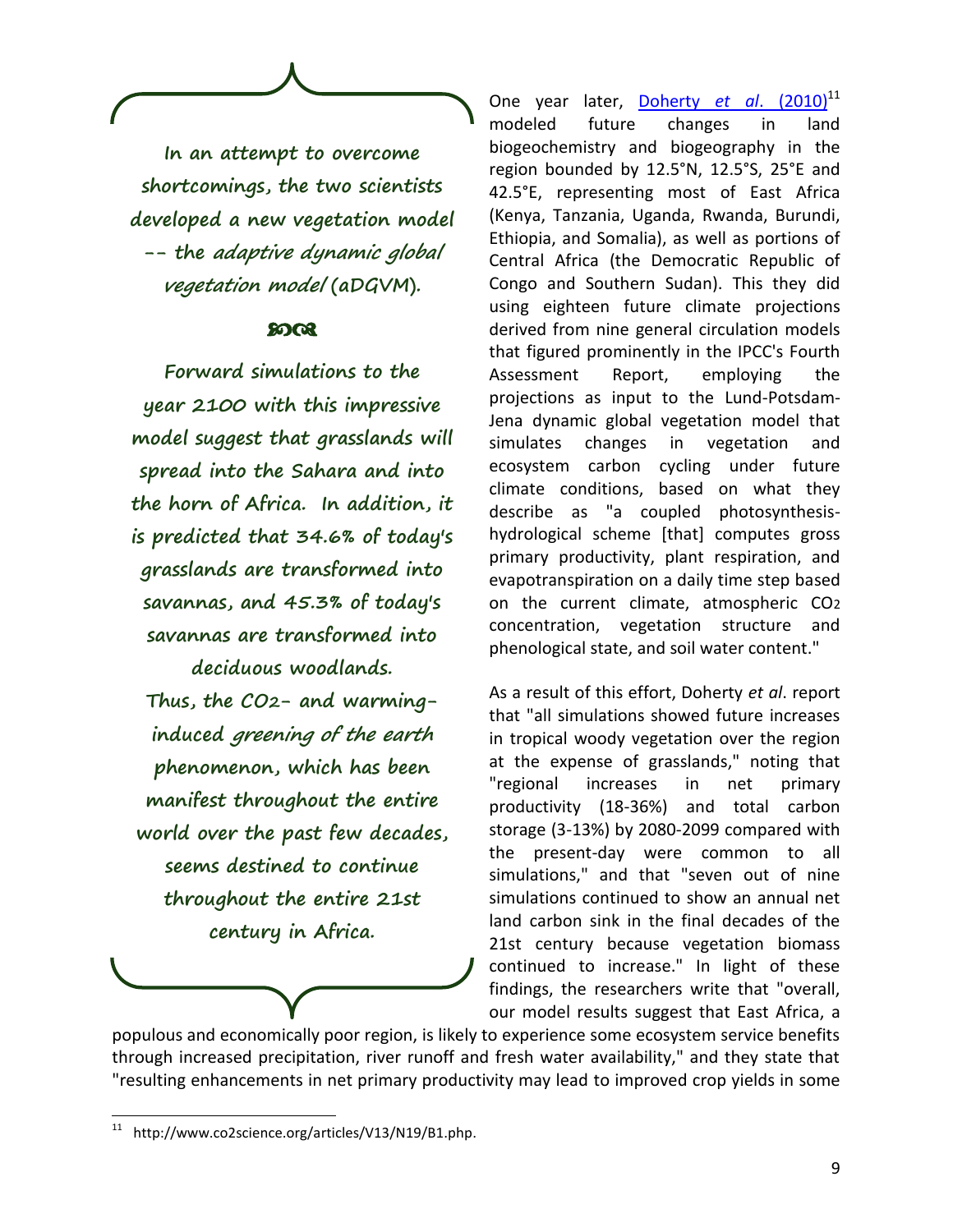areas." What is more, they specifically state that their results "stand in partial contradiction of other studies that suggest possible negative consequences for agriculture, biodiversity and other ecosystem services caused by temperature increases."

With respect to the continent as a whole, Scheiter and Higgins  $(2009)^{12}$  write that "recent IPCC projections suggest that Africa will be subject to particularly severe changes in atmospheric conditions" in the years and decades ahead, and that these changes could have equally severe repercussions for its flora and fauna. However, they say that how the continent's "grasslandsavanna-forest complex will respond to these changes has rarely been investigated," and that "most studies on global carbon cycles use vegetation models that do not adequately account for the complexity of the interactions that shape the distribution of tropical grasslands, savannas and forests."

In an attempt to overcome these shortcomings, the two scientists developed a new vegetation model -- the *adaptive dynamic global vegetation model* (aDGVM) -- that employs established sub-models for photosynthesis, respiration, canopy scaling, competition for water, competition for light, reproduction and mortality, and which additionally contains the novel elements of dynamic carbon allocation and phenology functions, as well as a fire model that estimates fire intensity as a function of fuel biomass, fuel moisture and wind speed, and which simulates topkill (stem mortality) as a function of individual tree size and fire intensity, all of which phenomena are related to the individual plant's physiological state and the environmental conditions surrounding it.

Forward simulations to the year 2100 with this impressive model suggest, in the words of the two researchers, that "grasslands will spread into the Sahara and into the horn of Africa, such that the total area covered by deserts or bare soil decreases by 5.7%." In addition, they say "it is predicted that 34.6% of today's grasslands are transformed into savannas," and that "45.3% of today's savannas are transformed into deciduous woodlands." As a result, they indicate that "the total biomass stored in each of the biomes increases, with high relative changes in grasslands and savannas (by 256% and 241%, respectively)" and with a 102% increase in tree biomass. Thus, the CO2- and warming-induced *greening of the earth* phenomenon, which has been manifest throughout the entire world over the past few decades, seems destined to continue throughout the entire 21st century in Africa.

Finally, [Heubes](http://www.co2science.org/articles/V15/N21/C3.php) *et al.* (2011)<sup>13</sup> modeled the future spatial distribution of desert, grassland, savanna, deciduous and evergreen forest in West Africa using six bioclimatic models. None of these models, however, took any account of the photosynthetic-enhancing and transpirationreducing effects of projected increases in atmospheric CO2 concentration, being based *solely* on the *climatic* projections of 17 general circulation models of the atmosphere for emissions scenario A2a, as described in the Fourth Assessment Report of the IPCC (2007), which projections were downscaled to 0.1 degree of latitude and longitude as described by Ramirez and Jarvis (2008). So what did their work reveal?

http://www.co2science.org/articles/V12/N46/B2.php.

<sup>13</sup> http://www.co2science.org/articles/V15/N21/C3.php.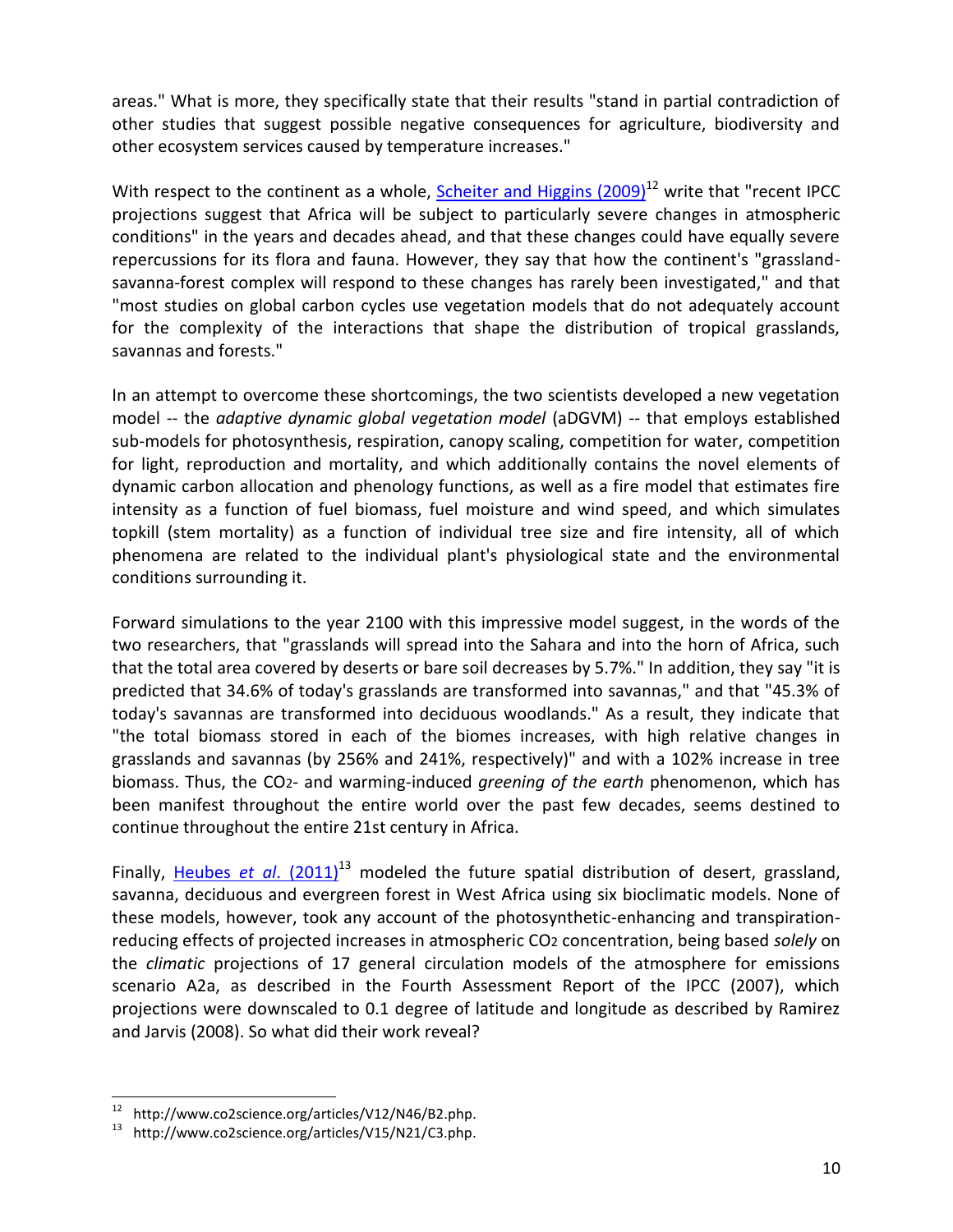The six scientists report finding "a climate-driven greening trend," with "northward spread of grassland into the Sahara and the replacement of savannas by deciduous forest," which results they say "are concordant with results from Cramer *et al*. (2001), Scholze *et al*. (2006) and Scheiter and Higgins (2009)," although they add that the latter investigators "attributed the greening to increased CO2 levels." Further to this point, they state that the models they used "indicate that climatic change alone can yield this pattern," where "the expected 'greening' of

the Sahara is primarily driven by increasing precipitation," as they note has also been suggested by Hickler *et al*. (2005).

Using satellite images that reflect the region's current vegetation state, Heubes *et al*. additionally modeled "real" as opposed to "potential" vegetation, which enabled them to "clearly show," as they describe it, "effects of human activity negatively affecting tree cover, as also demonstrated by other case studies, e.g. in Senegal (Vincke *et al*., 2010) and Mali (Ruelland *et al*., 2010). More specifically, they report that in West Africa, "agricultural expansion, sometimes facilitated by other human activities such as wood extraction, has been identified as major drivers of forest loss and degradation," citing Norris *et al*. (2010).

In further describing their findings, "considering climate change alone," in the words of Heubes *et al*., "the model results of potential vegetation (biomes) show a 'greening' trend by 2050." However, they say that "the modeled effects of human impact suggest future forest degradation." Hence, it can readily be appreciated that the *additional* impetus for greening that is provided by the ongoing rise in the air's CO2 content may well spell the difference between *better* days or *sadder* days for the biomes of West Africa and the welfare of the region's growing human population in the years and decades ahead.

**Clearly, the ongoing rise in the air's CO2 concentration and its anti-transpiration effect (which improves plant water-use efficiency) are enhancing the vegetative productivity of Africa. And, it is important to note that the observed African greening over the past quartercentury is occurring in spite of what the world's climate alarmists claim has been a period of unprecedented increases in the "twin evils" of anthropogenic CO2 emissions and global warming.**

Clearly, the ongoing rise in the air's CO2 concentration and its *anti-transpiration effect* (which improves plant water-use efficiency) are enhancing the vegetative productivity of Africa. And, it is important to note that the observed African greening over the past quarter-century is occurring in spite of what the world's climate alarmists claim has been a period of *unprecedented increases* in the "twin evils" of anthropogenic CO2 emissions and global warming.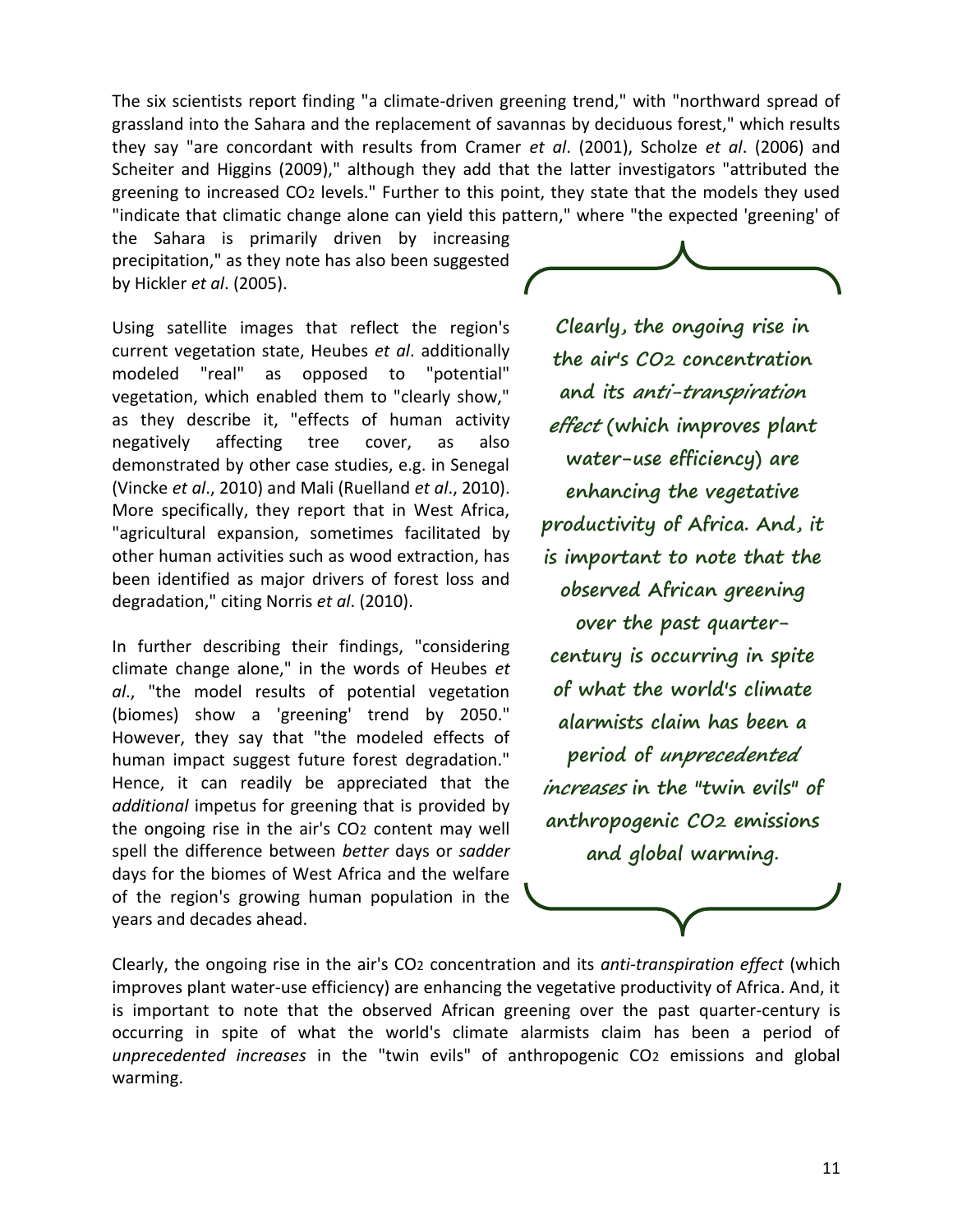### **REFERENCES**

Anyamba, A. and Tucker, C.J. 2005. Analysis of Sahelian vegetation dynamics using NOAA-AVHRR NDVI data from 1981-2003. *Journal of Arid Environments* **63**: 596-614.

Ciais, P., Piao, S.-L., Cadule, P., Friedlingstein, P. and Chedin, A. 2008. Variability and recent trends in the African carbon balance. *Biogeosciences Discussions* **5**: 3497-3532.

Ciais, P., Piao, S.-L., Cadule, P., Friedlingstein, P. and Chedin, A. 2009. Variability and recent trends in the African terrestrial carbon balance. *Biogeosciences* **6**: 1935-1948.

Cramer, W., Bondeau, A., Woodward, F.I., Prentice, I.C., Betts, R.A., Brovkin, V., Cox, P.M., Fisher, V., Foley, J.A., Friend, A.D., Kucharik, C., Lomas, M.R., Ramankutty, N., Sitch, S., Smith, B., White, A. and Young-Molling, C. 2001. Global response of terrestrial ecosystem structure and function to CO2 and climate change: results from six dynamic global vegetation models. *Global Change Biology* **7**: 357-373.

Doherty, R.M., Sitch, S., Smith, B., Lewis, S.L. and Thornton, P.K. 2010. Implications of future climate and atmospheric CO2 content for regional biogeochemistry, biogeography and ecosystem services across East Africa. *Global Change Biology* **16**: 617-640.

Eklundh, L. and Olssson, L. 2003. Vegetation index trends for the African Sahel 1982-1999. *Geophysical Research Letters* **30**: 10.1029/2002GL016772.

Friedlingstein, P., Cox, P., Betts, R., Bopp, L., von Bloh, W., Brovkin, V., Cadule, P., Doney, S., Eby, M., Fung, I., Bala, G., John, J., Jones, C., Joos, F., Kato, T., Kawamiya, M., Knorr, W., Lindsay, K., Matthews, H.D., Raddatz, T., Rayner, P., Reick, C., Roeckner, E., Schnitzler, K.-G., Schnur, R., Strassmann, K., Weaver, A.J., Yoshikawa, C. and Zeng, N. 2006. Climate-carbon cycle feedback analysis: Results from the (CMIP)-M-4 model intercomparison. *Journal of Climate* **19**: 3337- 3353.

Herrmann, S.M., Anyamba, A. and Tucker, C.J. 2005. Recent trends in vegetation dynamics in the African Sahel and their relationship to climate. *Global Environmental Change* **15**: 394-404.

Heubes, J., Kuhn, I., Konig, K., Wittig, R., Zizka, G. and Hahn, K. 2011. Modelling biome shifts and tree cover change for 2050 in West Africa. *Journal of Biogeography* **38**: 2248-2258.

Hickler, T., Eklundh, L., Seaquist, J.W., Smith, B., Ardo, J., Olsson, L., Sykes, M.T. and Sjostrom, M. 2005. Precipitation controls Sahel greening trend. *Geophysical Research Letters* **32**: 10.1029/2005GL024370.

Ichii, K., Hashimoto, H., Nemani, R. and White, M. 2005. Modeling the interannual variability and trends in gross and net primary productivity of tropical forests from 1982 to 1999. *Global and Planetary Change* **48**: 274-286.

Idso, S.B. 1982. *Carbon Dioxide: Friend or Foe?* IBR Press, Tempe, AZ.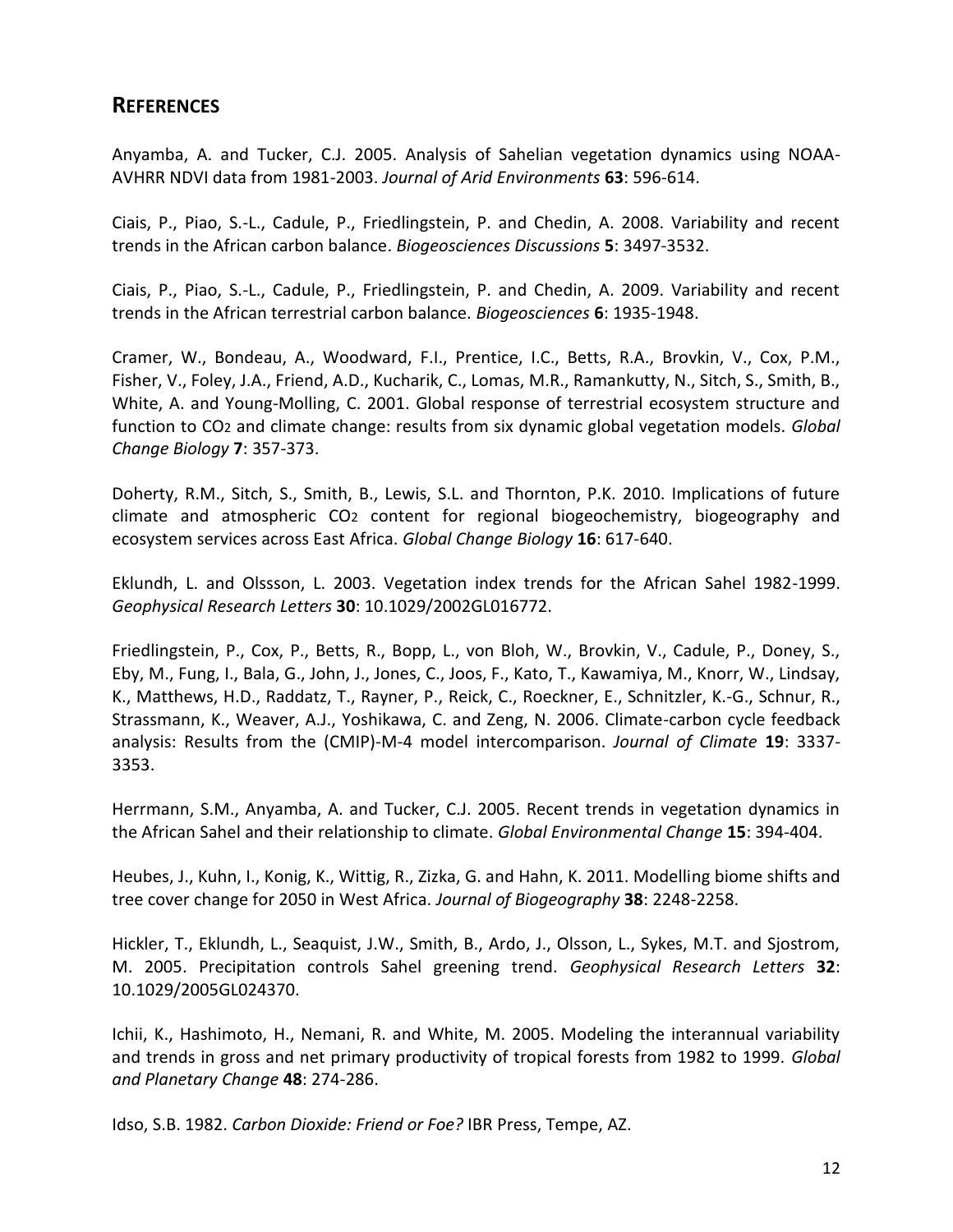Idso, S.B. 1986. Industrial age leading to the greening of the Earth? *Nature* **320**: 22.

Idso, S.B. 1995. *CO2 and the Biosphere: The Incredible Legacy of the Industrial Revolution.* Department of Soil, Water & Climate, University of Minnesota, St. Paul, Minnesota, USA.

IPCC. 2007. *Climate Change 2007: The Physical Science Basis. Contribution of Working Group I to the Fourth Assessment Report of the Intergovernmental Panel on Climate Change.* Intergovernmental Panel on Climate Change, Cambridge, United Kingdom.

Lewis, S.L., Lopez-Gonzalez, G., Sonke, B., Affum-Baffoe, K., Baker, T.R., Ojo, L.O., Phillips, O.L., Reitsma, J.M., White, L., Comiskey, J.A., Djuikouo K., M.-N., Ewango, C.E.N., Feldpausch, T.R., Hamilton, A.C., Gloor, M., Hart, T., Hladik, A., Lloyd, J., Lovett, J.C., Makana, J.-R., Malhi, Y., Mbago, F.M., Ndangalasi, H.J., Peacock, J., Peh, K. S.-H., Sheil, D., Sunderland, T., Swaine, M.D., Taplin, J., Taylor, D., Thomas, S.C., Votere, R. and Woll, H. 2009. Increasing carbon storage in intact African tropical forests. *Nature* **457**: 1003-1006.

Lloyd, J. and Farquhar, G.D. 1996. The CO2 dependence of photosynthesis, plant growth responses to elevated atmospheric CO2 concentrations and their interaction with soil nutrient status. 1. General principles and forest ecosystems. *Functional Ecology* **10**: 4-32.

Midgley, G.F., Rutherford, M. and Bond, W.J. 2001. *The Heat is On: Impacts of Global Change on Plant Diversity in South Africa.* National Botanical Institute, Cape Town, South Africa.

Midgley, J.J. and Seydack, A. 2006. No adverse signs of the effect of environmental change on tree biomass in the Knysna forest during the 1990s. *South African Journal of Science* **102**: 96-97.

Nicholson, S. 2005. On the question of the 'recovery" of the rains in the West African Sahel. *Journal of Arid Environments* **63**: 615-641.

Nicholson, S.E., Tucker, C.J. and Ba, M.B. 1998. Desertification, drought, and surface vegetation: An example from the West African Sahel. *Bulletin of the American Meteorological Society* **79**: 815-829.

Norris, K., Asase, A., Collen, B., Gockowksi, J., Mason, J., Phalan, B. and Wade, A. 2010. Biodiversity in a forest-agriculture mosaic - The changing face of West African rainforests. *Biological Conservation* **143**: 2341-2350.

Olsson, L., Eklundh, L. and Ardo, J. 2005. A recent greening of the Sahel - trends, patterns and potential causes. *Journal of Arid Environments* **63**: 556-566.

Prince, S.D., Brown De Colstoun, E. and Kravitz, L.L. 1998. Evidence from rain-use efficiencies does not indicate extensive Sahelian desertification. *Global Change Biology* **4**: 359-374.

Ramirez, J. and Jarvis, A. 2008. *High Resolution Statistically Downscaled Future Climate Surfaces.* International Centre for Tropical Agriculture, Cali, Colombia.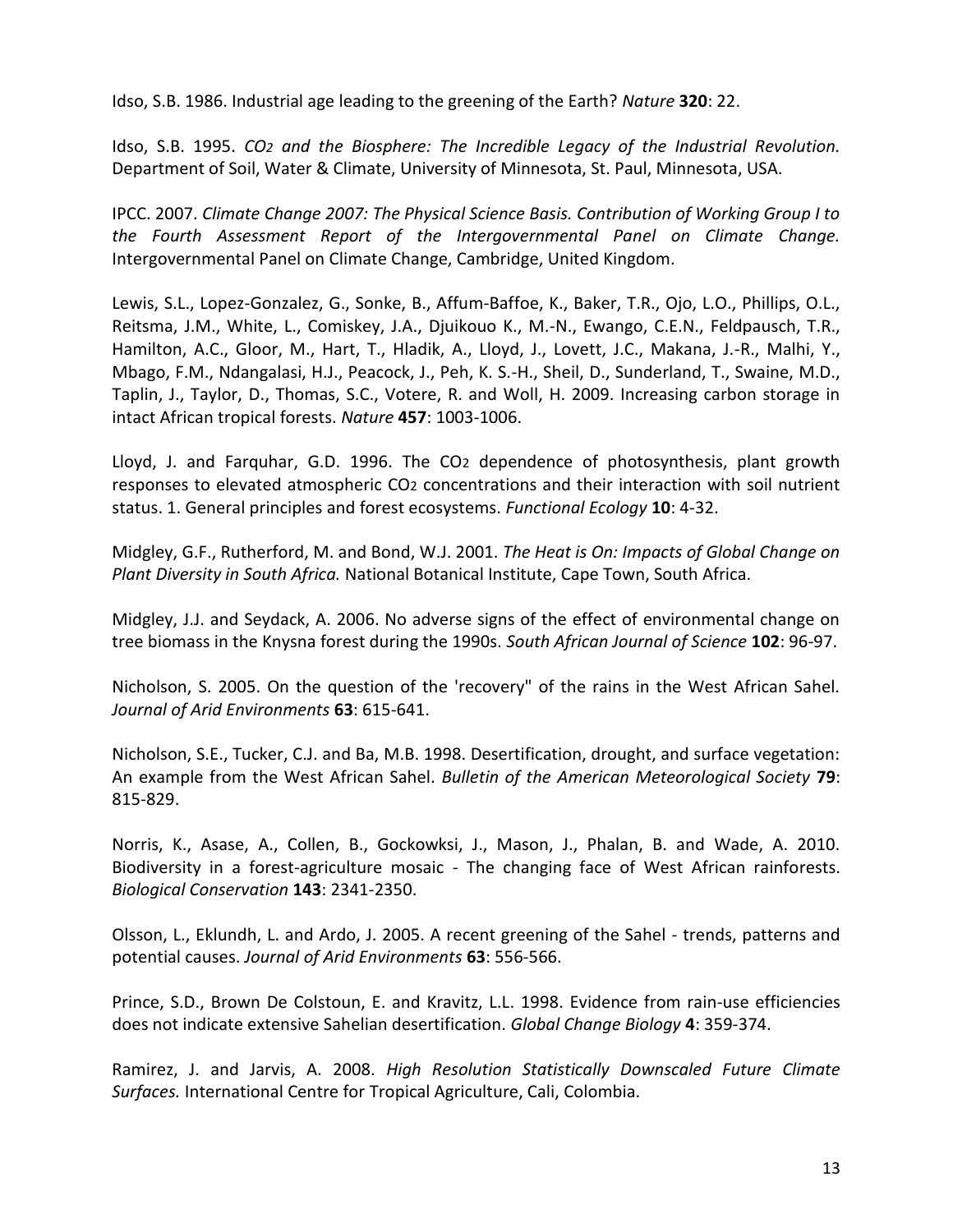Ruelland, D., Levavasseur, F. and Tribotte, A. 2010. Patterns and dynamics of land-cover changes since the 1960s over three experimental areas in Mali. *International Journal of Applied Earth Observation and Geoinformation* **12**: S11-S17.

Runnstrom, M. 2003. Rangeland development of the Mu Us Sandy Land in semiarid China: an analysis using Landsat and NOAA remote sensing data. *Land Degradation & Development Studies* **14**: 189-202.

Scheiter, S. and Higgins, S.I. 2009. Impacts of climate change on the vegetation of Africa: an adaptive dynamic vegetation modeling approach. *Global Change Biology* **15**: 2224-2246.

Scholze, M., Knorr, W., Arnell, N.W. and Prentice, I.C. 2006. A climate-change risk analysis for world ecosystems. *Proceedings of the National Academy of Sciences USA* **103**: 13,116-13,120.

Seaquist, J.W., Olsson, L., Ardo, J. and Eklundh, L. 2006. Broad-scale increase in NPP quantified for the African Sahel, 1982-1999. *International Journal of Remote Sensing* **27**: 5115-5122.

Stephens, B.B., Gurney, K.R., Tans, P.P., Sweeney, C., Peters, W., Bruhwiler, L., Ciais, P., Ramonet, M., Bousquet, P., Nakazawa, T., Aoki, S., Machida, T., Inoue, G., Vinnichenko, N., Lloyd, J., Jordan, A., Heimann, M., Shibistova, O., Langenfelds, R.L., Steele, L.P., Francey, R.J. and Denning, A.S. 2007. Weak northern and strong tropical land carbon uptake from vertical profiles of atmospheric CO2. *Science* **316**: 1732-1735.

Vincke, C., Diedhiou, I. and Grouzis, M. 2010. Long term dynamics and structure of woody vegetation in the Ferlo (Senegal). *Journal of Arid Environments* **74**: 268-276.